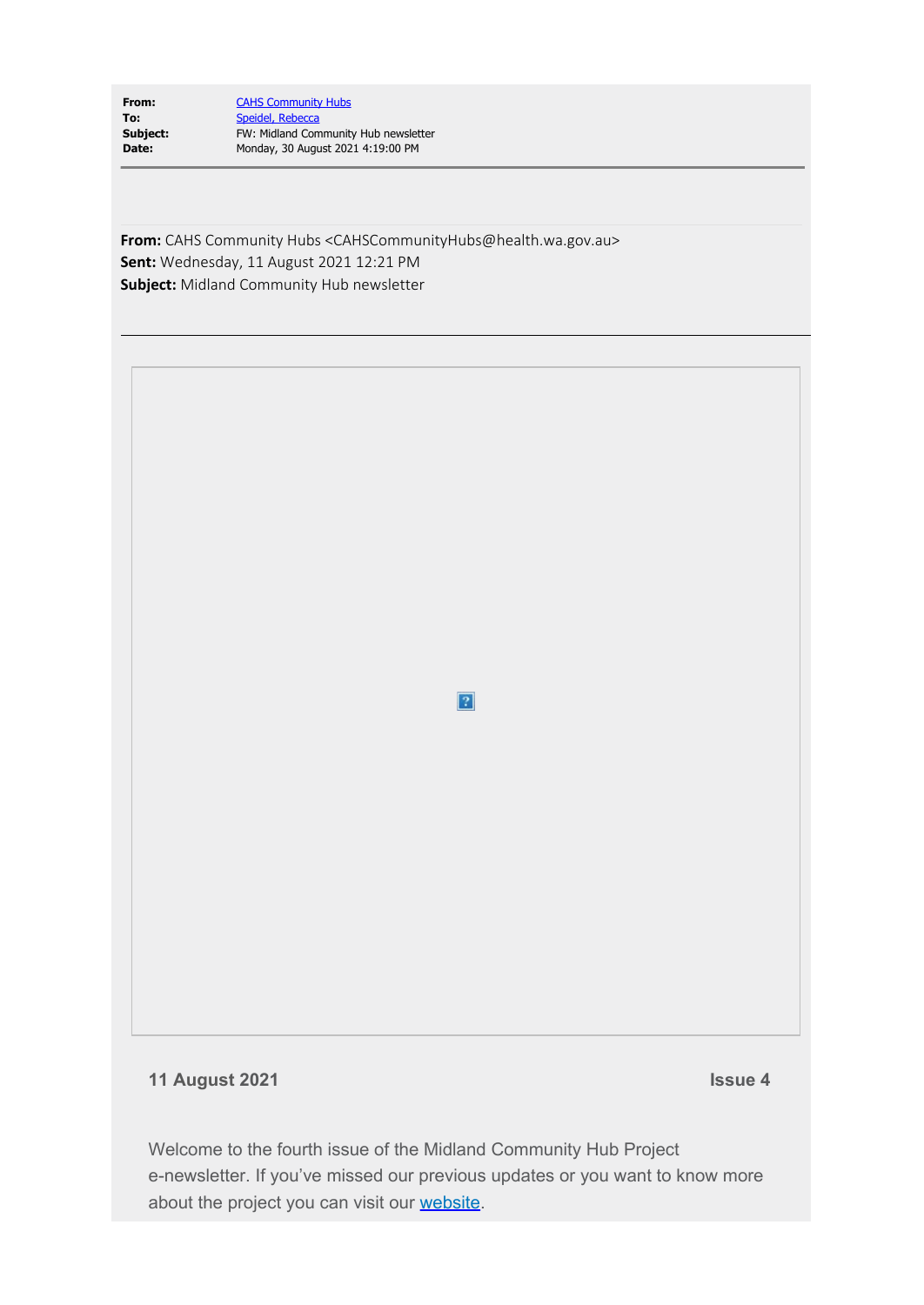## **Location update**

In the previous issue of this e-newsletter, we mentioned that we were on the hunt for a home for the Midland Community Hub, based on feedback from the Midland community about where they want the hub to be located and what services it should provide.

This search is continuing, and while finding a home for the hub been a challenging process, we are confident we are close to securing a location. We will let you know the location as soon as it is confirmed.

## **About the architects**

We've hired local architectural firm SPH Architects to help us bring our vision for the Midland Community Hub to life.

Even though a location for the hub hasn't been finalised, there is still plenty of work being done behind the scenes in collaboration with the architects to prepare for the design phase of the project.

At the moment we are finalising a large document called a functional brief, which tells the architects how we need the hub to work to meet the needs of staff and clients.

## **Aboriginal Yarning Session**

When we conducted a survey of people in the Midland area last year, one of the key pieces of feedback we received was that the Midland Community Hub should be welcoming and culturally sensitive for Aboriginal families.

To build on this feedback we held a yarning session in May, where a group of Aboriginal residents in the Midland area shared more about what they would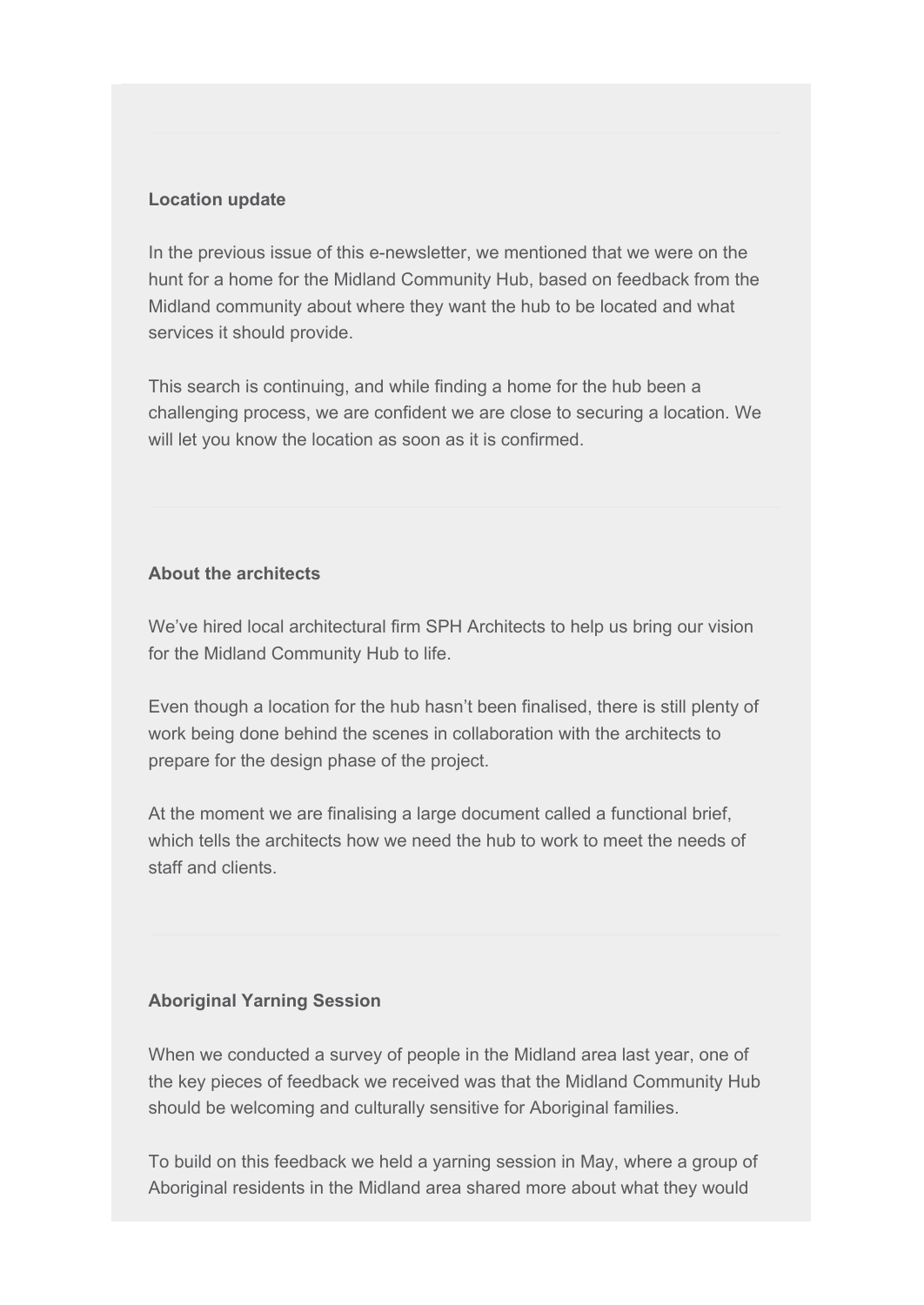